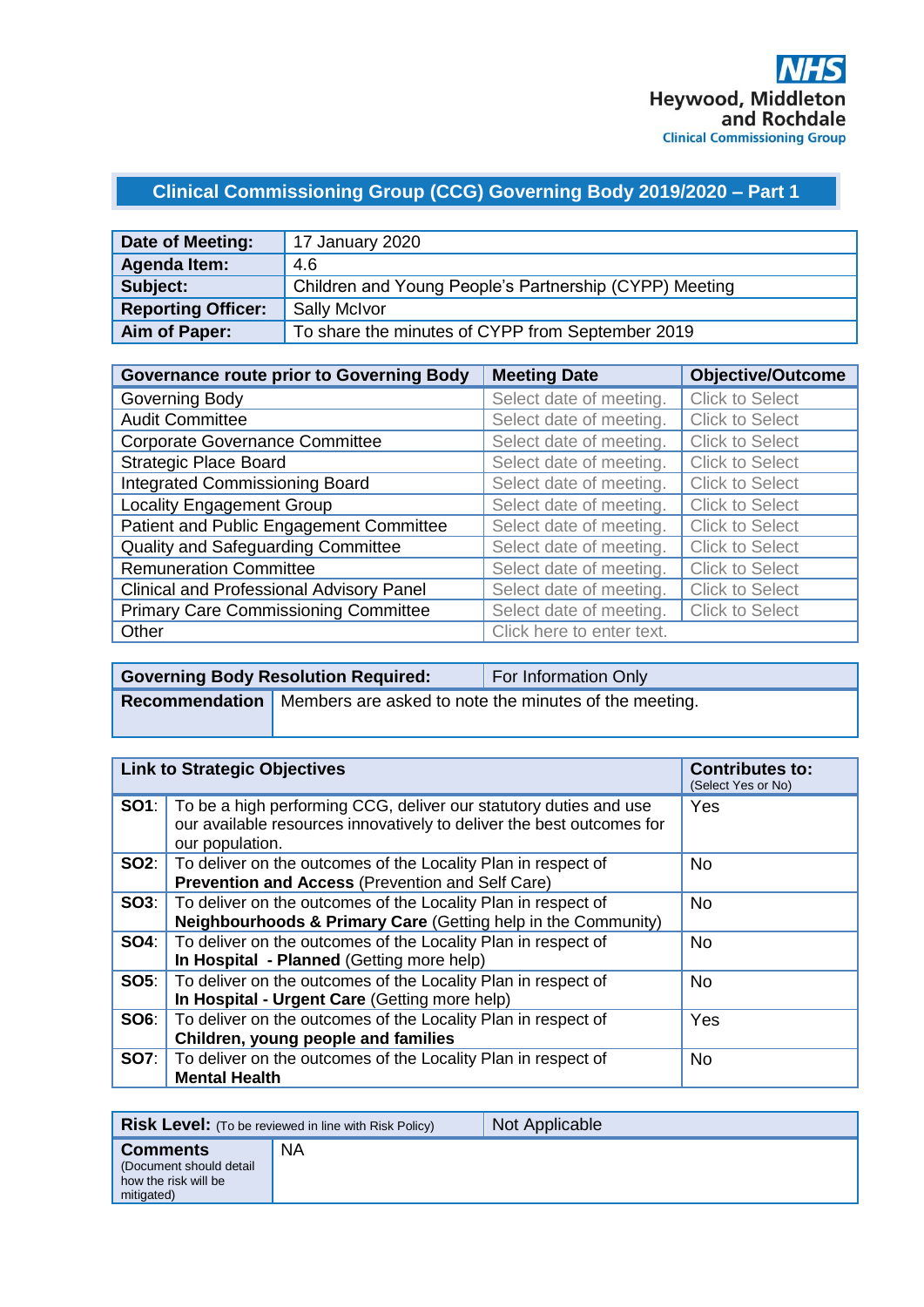| <b>Content Approval/Sign Off:</b>                                 |                                                                                          |
|-------------------------------------------------------------------|------------------------------------------------------------------------------------------|
| The contents of this paper have been<br>reviewed and approved by: | Assistant Director of Commissioning -<br>Integrated Services HMRCCG/RBC, Karen<br>Kenton |
| <b>Clinical Content signed off by:</b>                            | Not applicable                                                                           |
| Financial content signed off by:                                  | Not Applicable                                                                           |

|                                                       | <b>Completed:</b> |
|-------------------------------------------------------|-------------------|
| Clinical Engagement taken place                       | Not Applicable    |
| Patient and Public Involvement                        | Not Applicable    |
| <b>Patient Data Impact Assessment</b>                 | Not Applicable    |
| Equality Analysis / Human Rights Assessment completed | Not Applicable    |

# **Executive Summary**

The last Children and Young People's Partnership (CYPP) meeting took place on 12<sup>th</sup> September 2019.

The ratified minutes are attached for information.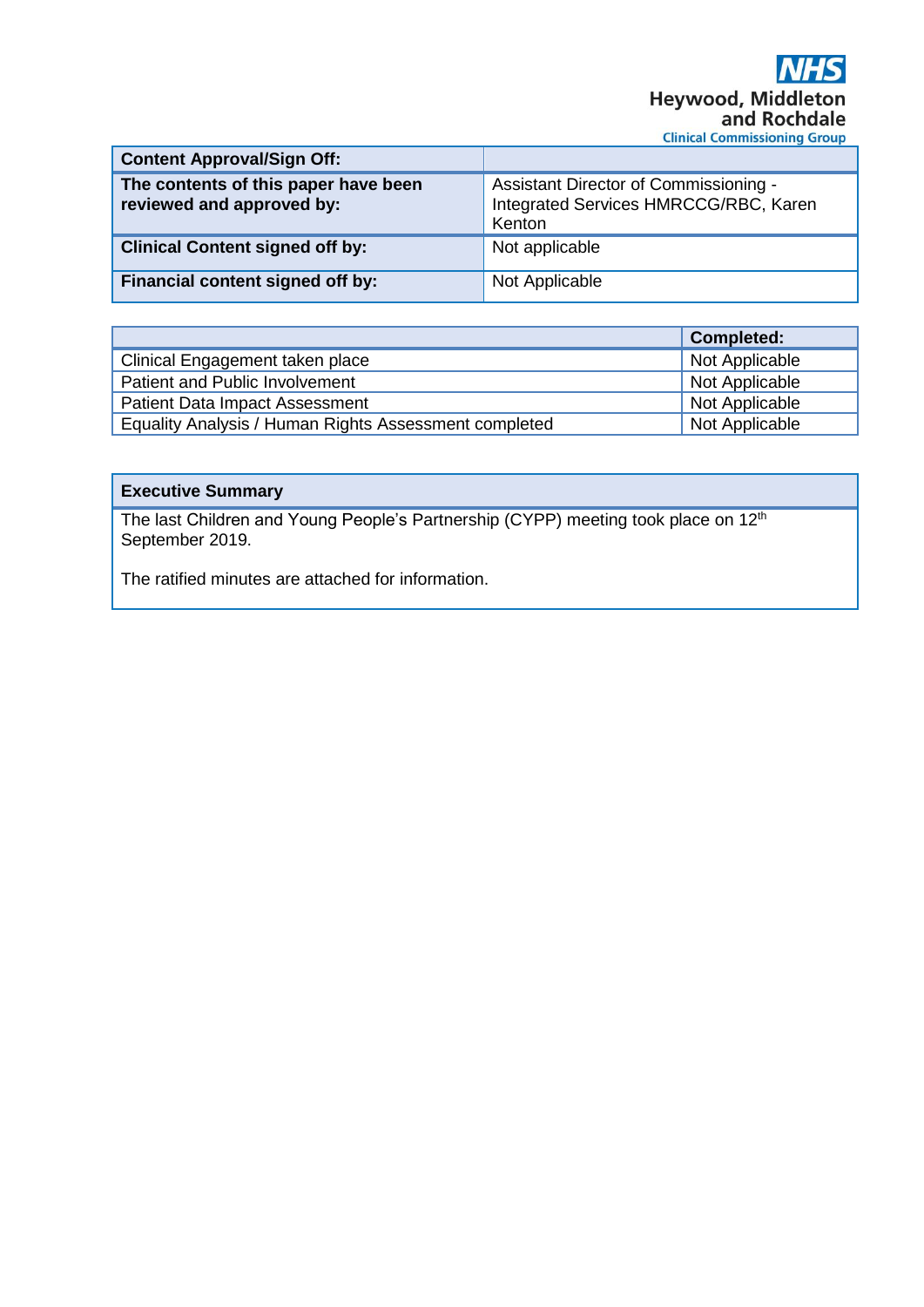## **CHILDREN AND YOUNG PEOPLE'S PARTNERSHIP**

### **MINUTES OF MEETING Thursday 12th September 2019**

**PRESENT:** Gail Hopper (Chair), Jill McGregor, Gillian Barratt, Amanda Highland-Partington, Juliette Lundergan (C4C Designated Nurse), Emily Nickson-Williams, Councillor Kieran Heakin, Karen Kenton, Amanda Clarke, Rachel Meyrick, Brendan Richards, Julia Sandiford-Mitchell, Kelly Baxendale, Jane Honeyford.

**1. APOLOGIES:** Jan Reynolds, Jo Hodgkinson.

### **2. WELCOME AND INTRODUCTIONS**

The Chair welcomed everyone to the meeting and introductions were made

### **3. MINUTES**

It was agreed that the Minutes of the meeting of the Children and Young People's Partnership held on 25<sup>th</sup> July 2019 be approved as an accurate record.

#### **4. MATTERS ARISING**

There were no matters arising from the previous meeting. All actions were completed.

## **5. UPDATE ON THE NO WRONG DOOR**

Julia Hassall provided a further update and information about No Wrong Door based on previous presentations to CYPP.

The proposal is for The Bridge to become the Rochdale hub, which will link in with Furness Road, Martin Lane and the Fostering Service. The programme will align the different services to provide the approach and level of support required, taking into account he NWD provocations and values that members have been previously briefed about.

The planned Go live date is the  $30<sup>th</sup>$  November and the consultation with the Bridge concludes on Friday 13<sup>th</sup> September 2019.

We are on track to recruit a seconded police officer, an extra neighbourhood officer, as part of the team. Work alongside health and with the Integrated Commissioning Board will address the health related resources required.

We are working with the Steering group and colleagues to put required training together and we are now stepping up communication.

Positive Steps are unsure of their involvement and are interested in working alongside us and will welcome some training for the team, this can be discussed outside of this meeting.

There is a current bid in with the DfE for funding, to help us strengthen the No Wrong Door programme further. If we are successful it will provide the financial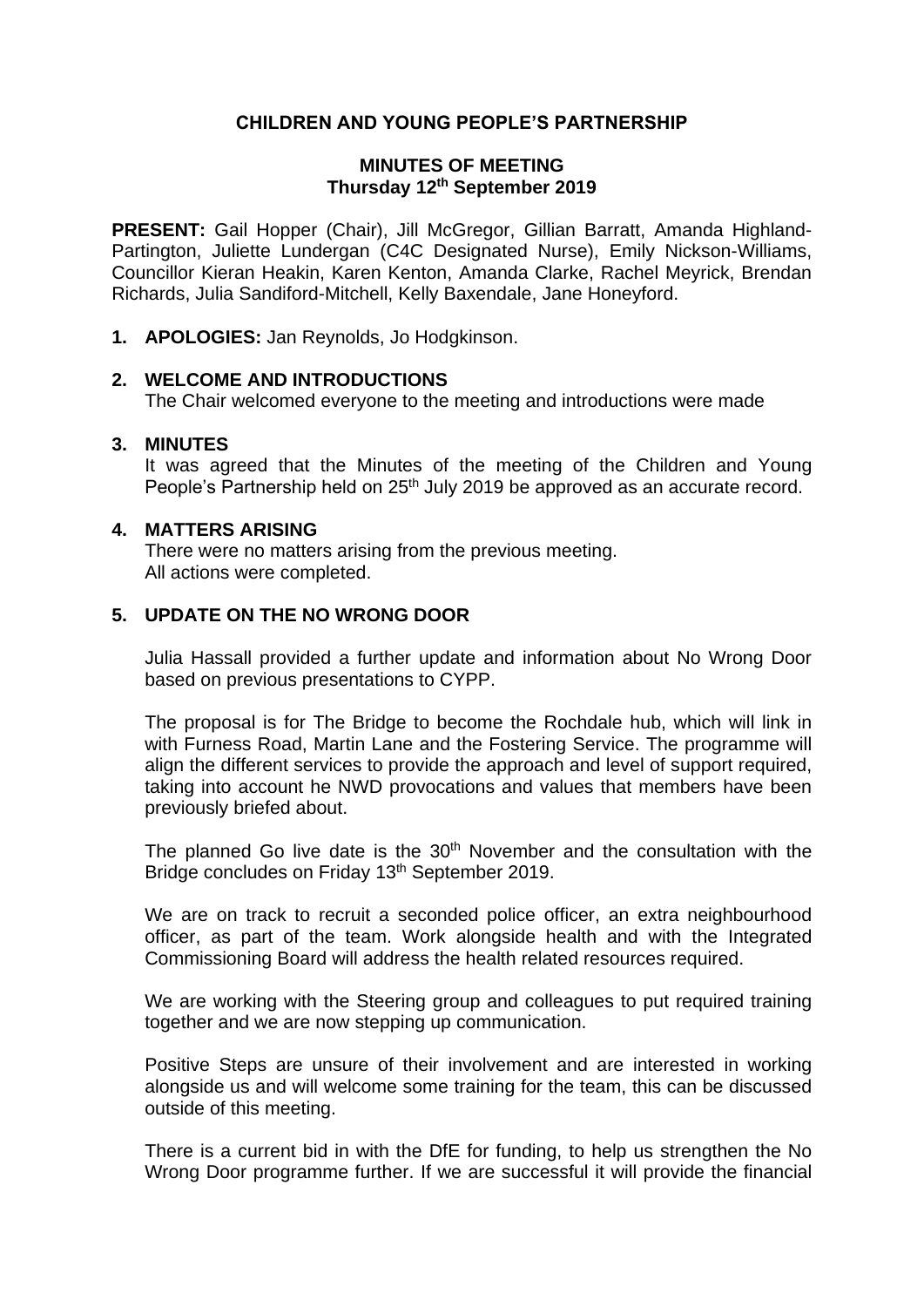strength for at least the next 3 years by which time the approach should pay for itself as it will reduce the number of external placements, and the money saved will support the continuity of the model.

**Action:** No Wrong Door update to be provided at every other meeting.

## **6. EYFS UN-VALIDATED OUTCOMES 2019**

Amanda Highland-Partington presented a report in relation to the above.

Last year 1194 Rochdale children entered year 1 and did not meet a good level of development. The total in the school system is below national expectation, it is a real under achievement that we are committed to addressing.

Communication language and literacy project has received funding from the DfE, known as Strategic School Improvement Funding. Research into the strategies and interventions that have a greater level of achievement has also been undertaken.

Over the last year, the 31 lowest performing schools were targeted. Since last September they have had intense training from ELKLAN and Wellcom. There is also a toolkit involving REAL and REAM and CHATTA, an app based approach that has received some positive feedback from head teachers.

Whilst looking at the outcomes from this year's data, it is clear which schools have very high levels of disadvantage and deprivation. Outcome sin some of these schools are at the national average, whilst in some schools with low levels of deprivation, outcomes are not as they should be, suggesting that poor levels of achievement are not simply an issue of deprivation.

We will roll this work out further, and we will continue to support the schools.

The project is to improve the scores, and the few schools who are not on the project have been identified and we will work closely with them. There is limited project money and we will be meeting next week, to see what we can do, what we would like to do is to double the number of schools on the project in the next 12 months.

In October a LGA peer review in relation to Early Years will take place and all partners are asked to support this. It will assist us in considering the approaches taken in Rochdale and whether they are the right ones, given our high level of activity against the disappointing results. The outcome of this will be shared at a future meeting.

## **7. RELATIONSHIP MATTERS – UPDATE ON CHILD PARENT VIOLENCE**

Emily Nickson Williams provided an update on work in this area following her previous presentation some months ago.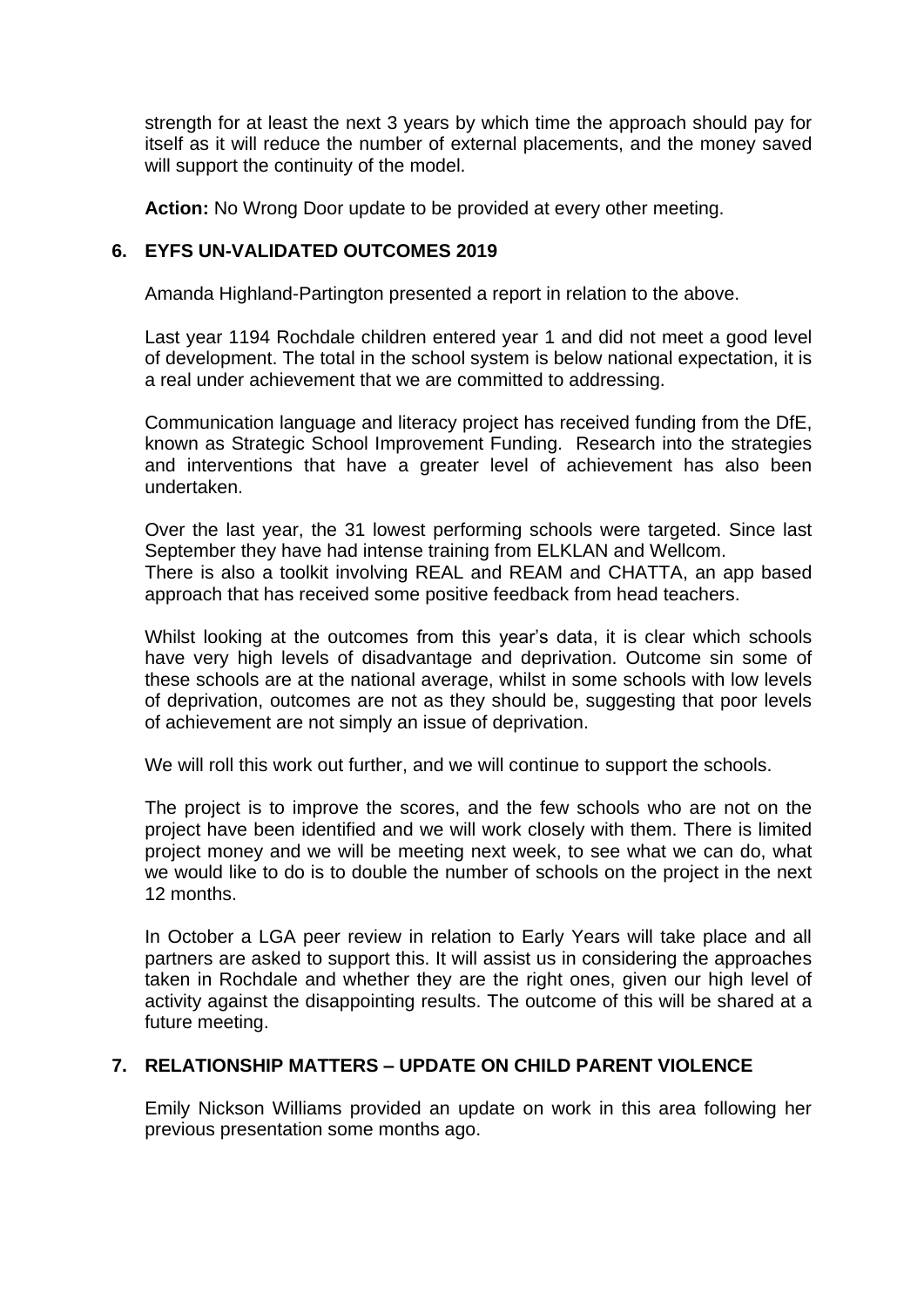Break for change is a 10 week programme which reflects on the journeys of families over a 12 month period, and following the successful completion, the pilot Break4Change (B4C) child to parent violence & abuse (CPVA) programme in Rochdale which was delivered in Rochdale between April and June 2018.

The presentation showed the outcome from the first cohort in CPVA, in 2018, the changes immediately following the programme and longer term sustained changes 12 months after completion. This report demonstrates impact, good practice, lessons learned and recommendations for the programme.

11 families started the programme, of which 8 families completed the 10 week programme in its entirety, and we are very pleased with the outcomes. After the full 12 months they came together as a group and developed a network and they have now started supporting each other.

At the end of the 12 months, 75% of participants have reduced their level of need, and only 1 family remained on a plan, all families found a reduction and all reported improvements.

The current position is that the delivery team completed a third 10 week programme in June 2019. 10 week programmes have been running twice a year and a further programme is due to start in October 2019.

Granada Reports have reported positively on the Relationships Matter work, which was very well received and 2 months ago they spent time here with staff and some of the families.

A half day on the 2<sup>nd</sup> October in N1 Riverside and the invitations are due out. The partnership were asked if they were interested in having an exhibit at this event, please speak to Emily Nickson-Williams.

### **8. RESPONSE TO YOUTH VIOLENCE**

.

.

This is a programme developing across GM at short notice.

We have spent 2 weeks putting a local plan together, and we will build on a programme based on Operation Bohemia. There has been a lot of work over the last 18 months, working with different groups of young people.

Rochdale has the opportunity to have an additional £300,000 to develop this approach with wider groups of young people on a preventative basis over the next year. We will link it together with funding from the police and 3 dedicated schools officers as part of this programme.

The plan is still in the development stage, but we have a clear picture of what we are doing. Any partner is welcome to engage in the work, it is an open door in the operations group